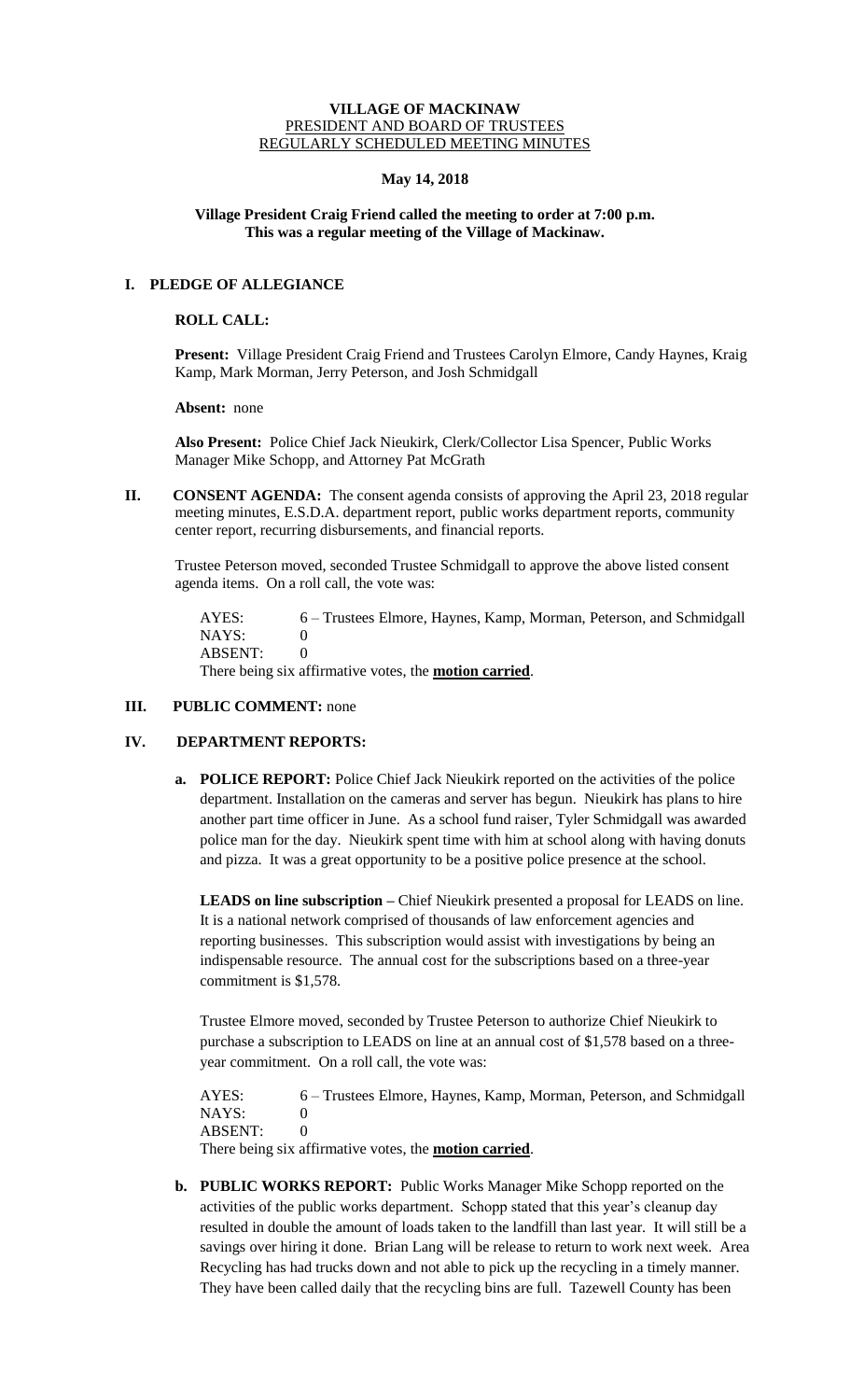contacted and will also be contacting Area Recycling to keep them on track. MFT bid opening will take place at the Municipal Building on May 15, 2018. The project will be on the next agenda to award a contractor.

Trustee Schmidgall had been approached by the Boy Scouts on if a bin for cans to be recycled can be placed at the recycling bin location. They would maintain the bin and use the money from recycling the cans for their Troop. There was no objections from the Board on this project.

### **c. COLLECTOR'S REPORT:**

**Non-recurring disbursements –** Trustee Elmore moved, seconded by Trustee Schmidgall to approve the non-recurring disbursements. On a roll call, the vote was:

AYES: 6 – Trustees Elmore, Haynes, Kamp, Morman, Peterson, and Schmidgall NAYS: 0

ABSENT: 0

There being six affirmative votes, the **motion carried**.

**Recycling Grant Agreement with Tazewell County –** Trustee Elmore moved, seconded by Trustee Schmidgall to authorize President Friend to enter into an agreement with Tazewell County to grant Village of Mackinaw the amount of \$15,212.36. The grant is to support a County approved recycling collection program. The County will monitor the recycling program to ensure it remains in compliance with the County's IEPA approved solid waste management plan. On a roll call, the vote was:

AYES: 6 – Trustees Elmore, Haynes, Kamp, Morman, Peterson, and Schmidgall NAYS: 0 ABSENT: 0

There being six affirmative votes, the **motion carried**.

# **V. PRESIDENT'S REPORT:**

**Appointment of E.S.D.A. Coordinator –** President Friend appointed Robert Davies as E.S.D.A. Coordinator for a term ending April 30, 2019. Trustee Kamp suggested paying a monthly salary for the position instead of paying for each call out.

Trustee Kamp moved, seconded by Trustee Haynes to approve President Friend's appointment of Robert Davis as E.S.D.A. Coordinator for a term April 30, 2019. The appointment will receive a monthly salary of \$400 instead of submitting for call out fees. On a roll call, the vote was:

AYES: 6 – Trustees Elmore, Haynes, Kamp, Morman, Peterson, and Schmidgall NAYS: 0 ABSENT: 0

There being six affirmative votes, the **motion carried**.

**Cancelling of May 28, 2018 meeting –** Trustee Elmore moved, seconded by Trustee Morman to cancel the May 28, 2018 Village Board of Trustees meeting due to Memorial Day. On a roll call, the vote was:

AYES: 6 – Trustees Elmore, Haynes, Kamp, Morman, Peterson, and Schmidgall NAYS: 0 ABSENT: 0

There being six affirmative votes, the **motion carried**.

### **VI. LOCAL LIQUOR CONTROL COMMISSIONER'S REPORT:**

**Liquor sales time change request –** Liquor Commission Friend stated to the Board that he has been approached for the Village to consider changing the hours for liquor sales from 8:00 a.m. Monday – Saturday to 6:00 a.m. The Board agreed for him to take it to the local liquor commission for a recommendation.

## **VII. TRUSTEES' REPORT:**

**Employee contribution to health insurance costs –** This item was tabled.